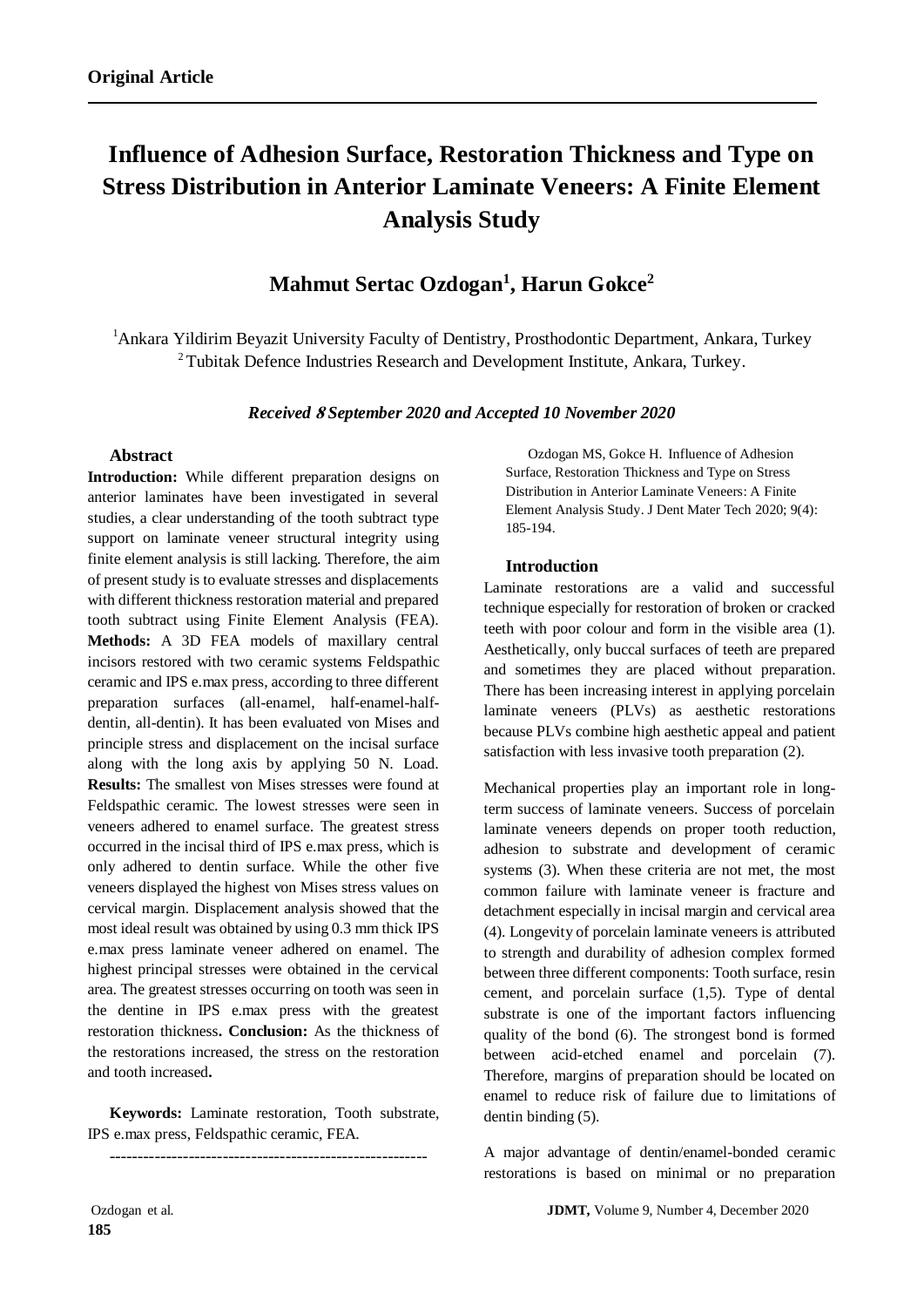required (8). Minimal preparation for bonded ceramic restoration is less traumatic for the tooth and pulp vitality (9). It has been reported that tooth preparation should be limited to enamel to provide an optimal bond with porcelain laminate coatings and reduce stress in porcelain. However, it is often inevitable not to expose a significant amount of dentine during preparation in cervical and proximal areas (10). In a study, dentin exposure during tooth preparation for veneers ranged from %15 to almost %50 (11) with the highest rates in cervical and proximal areas. Despite all the efforts to stay on enamel surface, in eroded teeth with minimum or no enamel tooth preparation might end up on dentine surface. Recent studies have shown that incidence of dental erosion varies considerably based on geographical locations and age. Central incisors are the most susceptible teeth to erosion (12,13). Tooth preparation is advocated for porcelain veneers to control over contouring, stress distribution and technical ease of handling. Although a 0.4-0.6 mm reduction would cause inevitable dentin exposure in incisors.

Biomechanical and structural integrity of enamel-dentin complex is anticipated to be partly imitated using porcelain coatings based on improvements in bonding procedures (14). Teeth bonding effectiveness depends on proper tooth preparation and surface preparation before bonding. Etching techniques combined with use of a liquid resin showed high efficacy and ability to overcome extreme conditions for both enamel and ceramic surfaces (15). However, to the knowledge of the authors, no finite element analysis study has reported the effect of subtract type on bond strength of the porcelain laminate veneers in dental literature. The aim of this study is to investigate stress caused by porcelain veneer thickness and tooth structure variables. Null hypothesis is that thickness of restoration does not affect loads required to cause failure resulting in rupture and fracture. Also, bonding to enamel subtract would be superior for stress distribution.

#### **Materials and Methods**

A cone-beam computerized tomography (CBCT) image of a central incisor tooth was used for 3D modelling (ProMax 3D; Planmeca ProMaxi, Helsinki, Finland). This study was approved by the "Ethical Committee of Ankara Yıldırım Beyazıt University" on July 31st, 2019 (15). A CAD model simulating reinforcement protocols was developed and analysed with a 3D FEA. The mesh and boundary conditions were defined, and the stress behaviour of different designs of reinforcements was analysed under 6 different loading protocols. The model was exported to a FEA software program (ANSYS Workbench V17.2; ANSYS Inc). The corresponding young modulus and Poisson ratio of each element of the model were determined from the literatures (Tables II). All materials were presumed homogeneous, linearly elastic and isotropic.

Two different materials, Feldspathic ceramic and IPS e.max press (Ivoclar Vivadent AG, Schaan, Liechtenstein), were used for the anterior laminate veneer material. 50 N. constant load was applied from the incisal edge of the laminate veneer and permanent deformations and stresses on the tooth and the laminate veneer were recorded. The laminate veneers were applied in different thicknesses according to the preparation amount and adhered tooth substrate. To determine adhesion and structural strength of the laminate veneer, it would be appropriate to determine the preparation form closest to the enamel surface. However, approaching the dentine surface will weaken the tooth structurally. It is therefore important to determine optimal preparation depth and restorative material.

Since thickness of enamel varies based on outer surface of the tooth, restorative material with 3 different thicknesses and three different teeth substrates were used for adhesion. For both Feldspathic ceramic and IPS e.max press, 0.3 mm for all-enamel, 0.5 mm for halfenamel-half-dentin and 1.0 mm depth preparation for alldentin were made and the effect on the tooth surface was evaluated (Figure 1). As 'incisal overlap' is generally recommended it was added to preparation.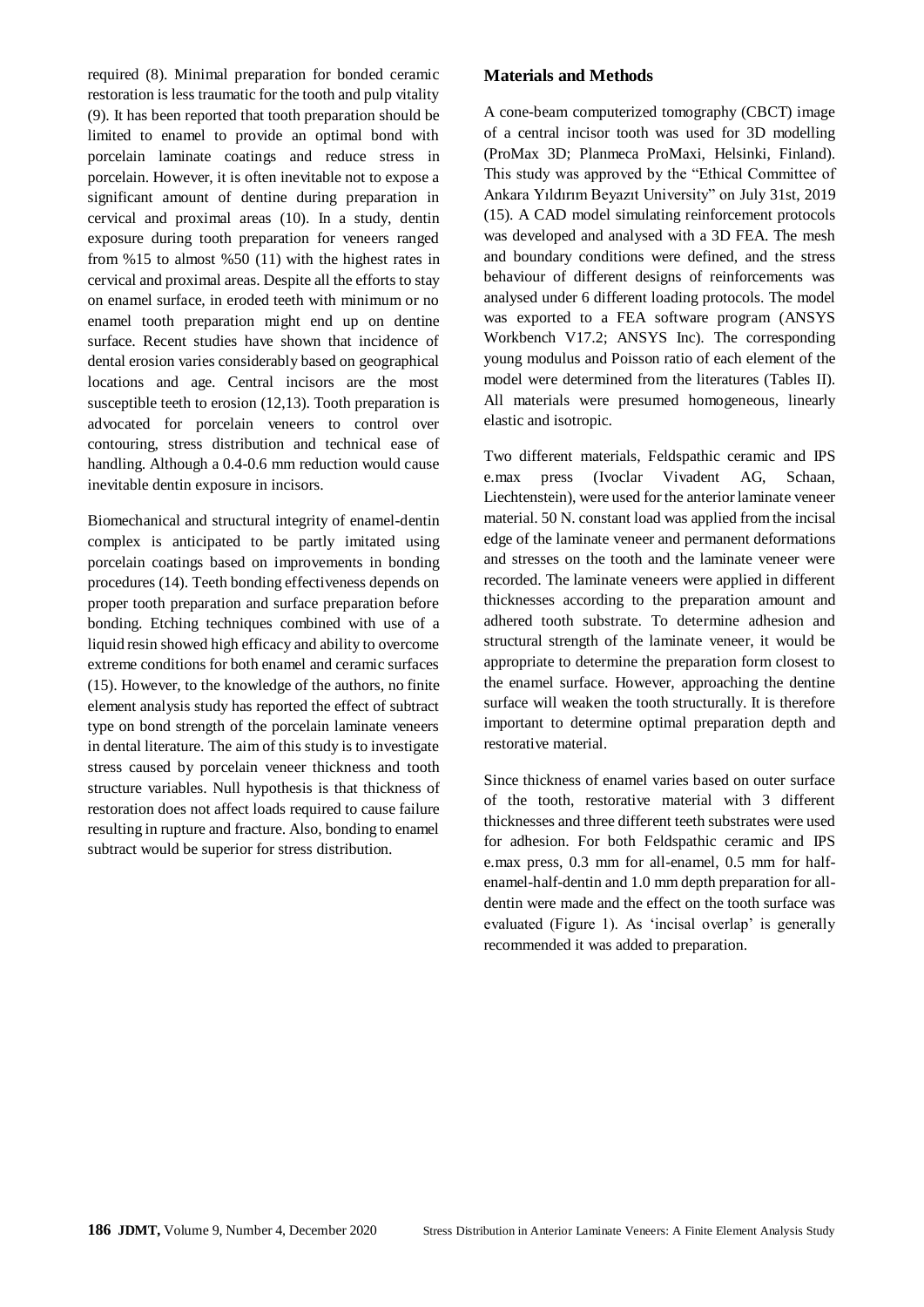



ANSYS FEA software was used to determine stress distribution on the model. The 3D solid model obtained with CATIA V5 was transferred into ANSYS Design Modeler and a 3D solution FEM was created with mesh generation. FEM is a numerical method that allows us to obtain information about the structure by dividing the

structure into a finite number of small elements and solving the finite number of equations instead of an infinite number of equations (16). Therefore, the established boundary condition is vital for calculation result. The mesh sizes used in the parts forming the whole are given in Table I. The mechanical properties of the elements used in the study are presented in Table II.

| Model name                          | Number of nodes | Number of elements | Thickness (mm)  |
|-------------------------------------|-----------------|--------------------|-----------------|
| Feldspathic veneer                  | 76.235          | 48.232             | $0,3 - 0,5 - 1$ |
| IPS e.max press                     |                 |                    | $0,3 - 0,5 - 1$ |
| Enamel                              | 376.526         | 239.709            |                 |
| Dentin                              | 307.060         | 201.429            |                 |
| Cortical bone                       | 488.692         | 81.448             |                 |
| Trabecular bone                     | 369.521         | 61.586             | -               |
| Gingiva                             | 43.818          | 23.988             | 0,75            |
| Resin Cement (Panavia<br>SA cement) | 26526           | 8956               | 0,1             |

Table I. Number of elements of all constituent parts.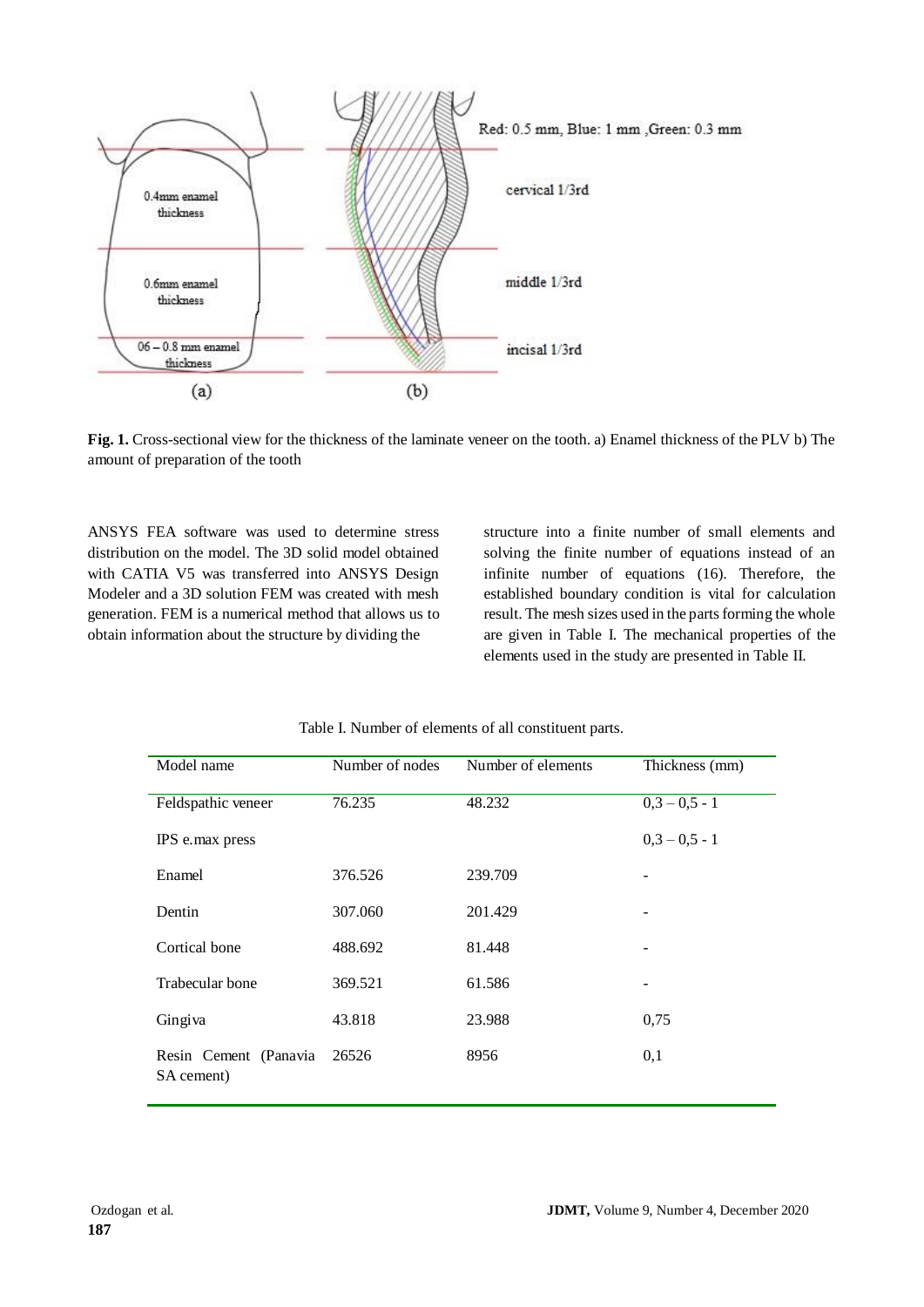| Material                  | Elastic modulus (GPa) | Poisson ratio (u) |
|---------------------------|-----------------------|-------------------|
|                           |                       |                   |
| Feldspathic veneer (17)   | 69                    | 0.30              |
| IPS e.max press $(18)$    | 95                    | 0.23              |
| Enamel (19,20)            | 84.1                  | 0.33              |
| Dentin (19,20)            | 18.6                  | 0.32              |
| Cortical bone $(21,22)$   | 13.7                  | 0.30              |
| Trabecular bone (21,22)   | 1.37                  | 0.30              |
| Gingiva $(22)$            | 0.68                  | 0.45              |
| Periodontal ligament (14) | $0.15 \times 10^{-3}$ | 0.45              |
| Panavia SA cement *       | 6.5                   | 0.28              |

Table II. Properties of materials used in the FEM.

\* Information gained from the manufacturer.

#### **Results**

The prepared 3D CAD geometry makes it possible to write a series of equations by dividing them into smaller parts or elements to achieve solution of the main equation of the problem. The solution area of the problem to be solved by the FEM has been represented. When mesh is formed, both natural geometry and the discretization of the solution arise. There are four different types of elements that can be used to divide finite elements. Triangular elements are used as boundary condition for these problems (Figure 2).



Fig. 2. a) Mesh model for FEA. b) Section image of FEM.

The modulus of elasticity is the ratio of stress to strain and measures stiffness of a material within elastic range. In a strong material, high stress can be applied to an element before it deforms permanently or fractures. The stress distribution in restoration was impaired directly proportional to the elastic modulus of the restorative material (16). Therefore, it is important to predetermine stress level on the restoration. When the von Mises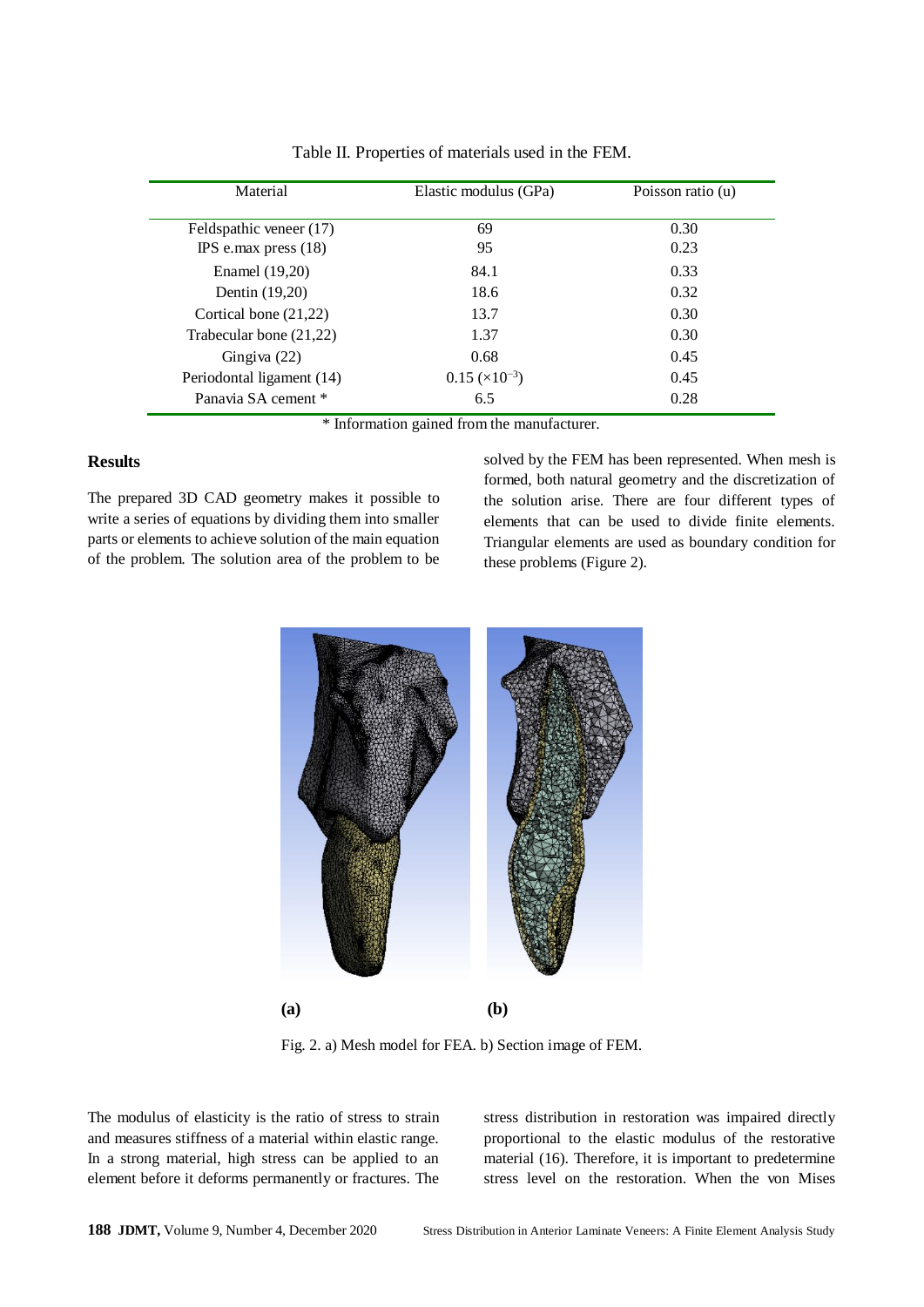stresses on the feldspathic ceramic laminate veneer were examined, it was determined that lowest stresses were formed with 0.3 mm laminate thickness. Restoration at this thickness is completely attached to the enamel surface.

The region with the highest stresses in all tooth geometries appeared to be in cervical third as the closest

place to the root. For IPS e.max press coatings, 0.3 mm thick anterior laminate restoration placed on enamel surfaces appear to have low stresses. On the other hand, highest stresses emerged in 1 mm thick laminate veneer where stresses accumulated in the incisal third. In general, laminate veneers prepared using feldspathic porcelain material have been found to cause lower stresses (Figure 3).



Fig. 3. Stresses of von Mises formed on feldspathic porcelain and IPS e-max press material. a) 0.3 mm thick feldspathic porcelain at the all-enamel substrate, b) 0.5 mm thick feldspathic porcelain at the half-enamel-half-dentin substrate, c) 1.0 mm thick feldspathic porcelain at the all-dentin substrate, d) 0.3 mm thick IPS e.max press at the all-enamel substrate, e) 0.5 mm thick IPS e.max press at the half-enamel-half-dentin substrate, f) 1.0 mm thick IPS e.max press at the all-dentin substrate**.**

Displacement analysis under static load on materials is important for determining permanent deformations. Displacement values of PLVs with feldspathic porcelain and IPS e.max press material was examined with FEM. The results are very close to each other. Under a load of 50N., all laminate veneers can undergo approximately 0.02 mm displacement. The most ideal result was obtained by using 0.3 mm thick IPS e.max press laminate veneer (Figure 4).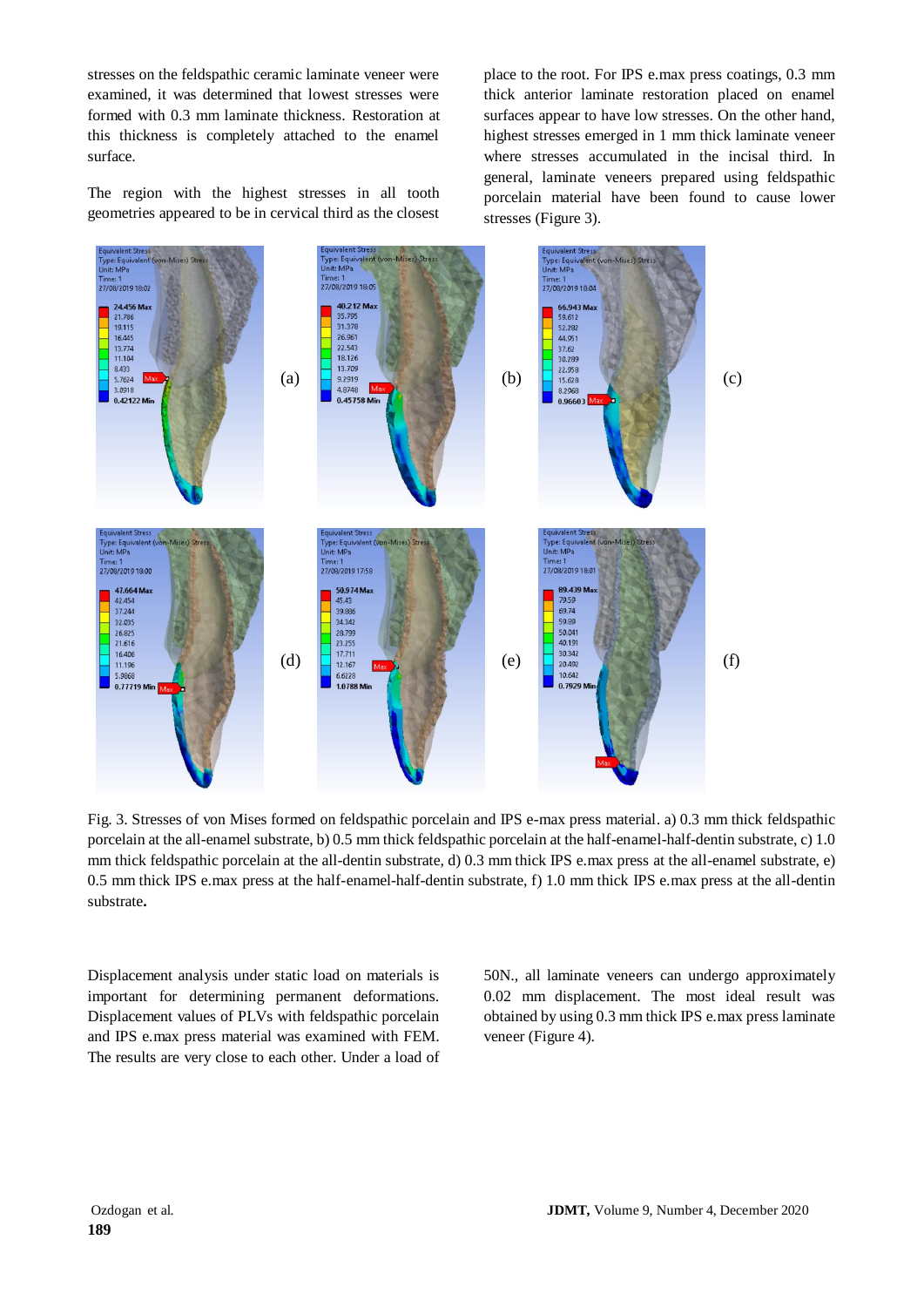

Fig. 4. Total deformations on feldspathic porcelain and IPS e-max. a) 0.3 mm thick feldspathic porcelain at the all-enamel substrate, b) 0.5 mm thick feldspathic porcelain at the half-enamel-half-dentin substrate, c) 1.0 mm thick feldspathic porcelain at the all-dentin substrate, d) 0.3 mm thick IPS e.max press at the all-enamel substrate, e) 0.5 mm thick IPS e.max press at the half-enamel-half-dentin substrate, f) 1.0 mm thick IPS e.max press at the all-dentin substrate.

Residual stresses on restorations applied on different thickness and adhesion surfaces were obtained and compared with each other. When lowest permanent stresses were applied in cervical, middle and incisal areas on laminate restorations, we found that stresses in cervical region were linearly highest. The lowest amount of tension due to retainer structure occurred in 0.3 mm thick laminate restorations that were mostly in touch with enamel (Figure 5). When maximum principal stresses were applied on restorations, lowest stresses were observed in incisal area and they showed similar behaviours in both geometries.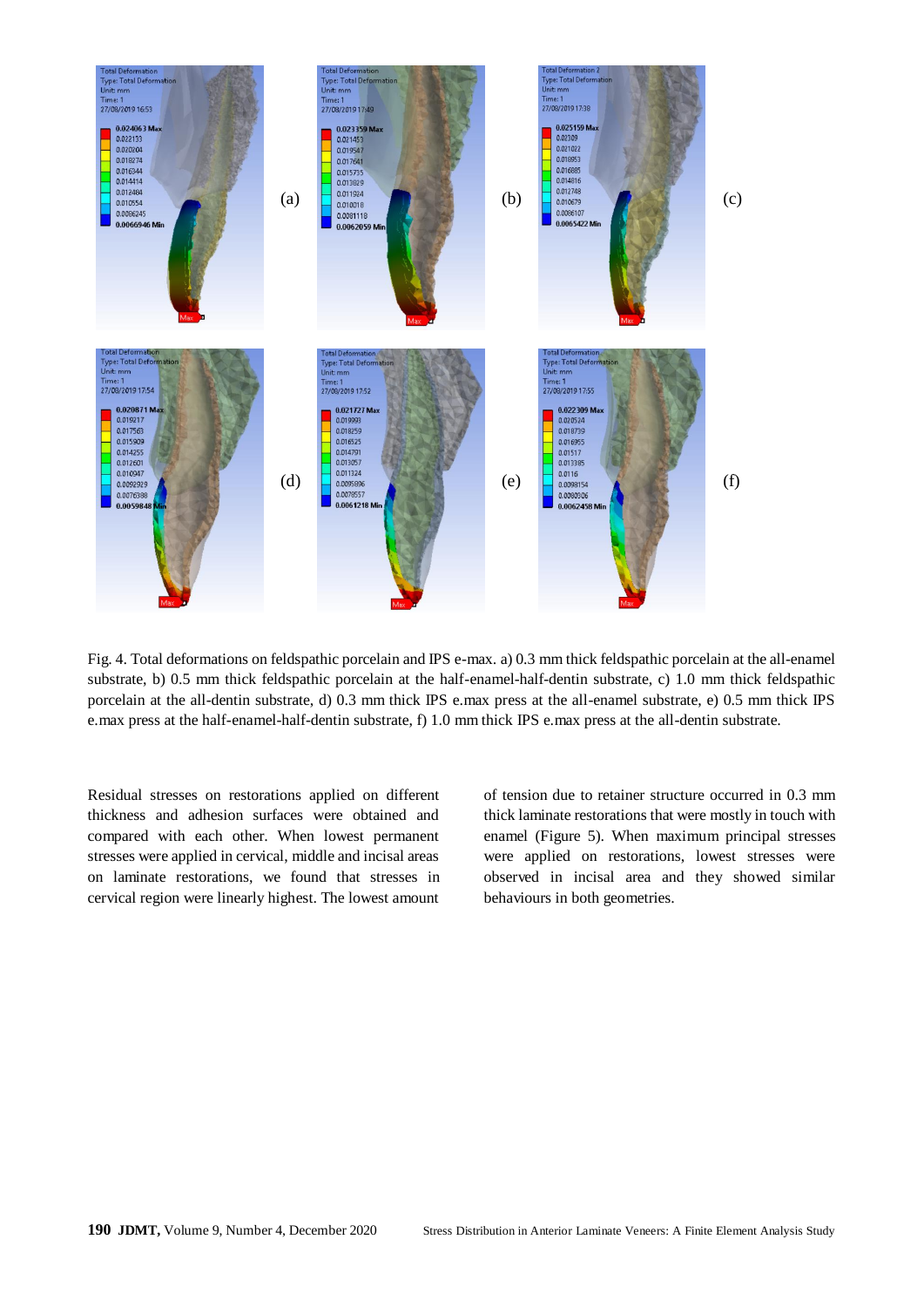

**Fig. 5.** Min. and max. principle stress on laminate restoration a) Feldspathic porcelain b) IPS e.max

When stresses on teeth were examined, stresses on enamel was the lowest and close values for two materials, while stresses on half-enamel-half-dentin and on dentin was higher than full enamel and higher values were found on surfaces where IPS e.max press was adhered (Figure 6).



Fig. 6. Maximum Principle Stress on the tooth substrate.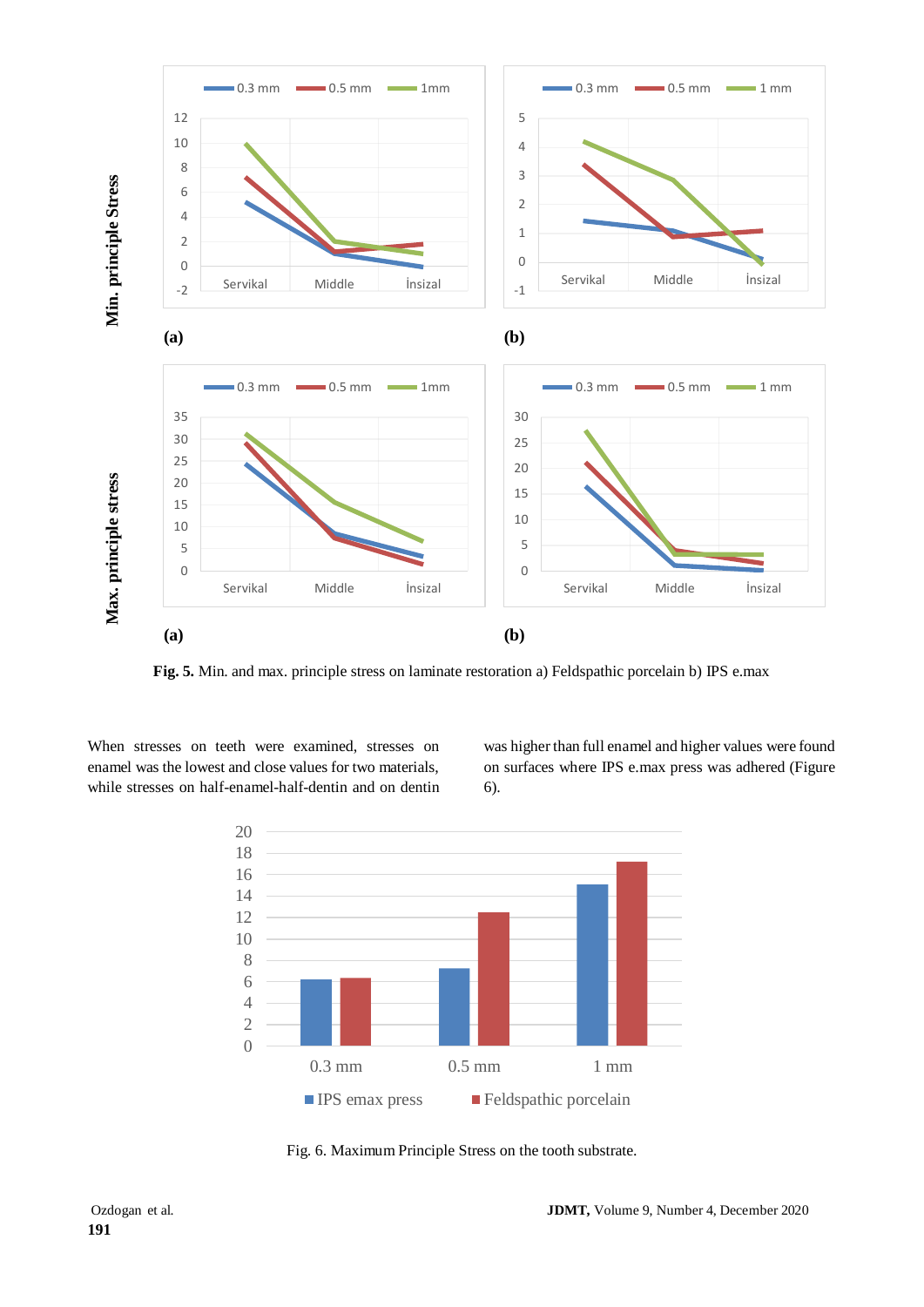#### **Discussion**

3D FEA enables us to understand biomimetic properties of tooth and restoration during a biomechanical function to increase success in restorative material selection and restoration design. In this study, von Mises and principal stresses due to force applied to two different ceramic materials in different thicknesses and depths of preparation were evaluated.

The von Mises stresses were lower at feldspathic porcelain than IPS e.max press at all type of preparation surfaces. Since soft yield strength of feldspathic porcelain was low, it was able to distribute stresses more homogeneously and tensions on the restorations were found to be low. As the ideal restoration thickness, we can show the restoration adhered to enamel with a thickness of 0.3 mm. Restoration at this thickness is completely attached to enamel surface. In order to avoid weakening of tooth structurally because of stresses that will occur under functional forces, dentin area should not be entered. In an in-vitro study by Ge et al. (8), they examined the effect of tooth structure and porcelain thickness on loads that will cause porcelain failure and similar to our study, veneers adhered on enamel were stronger and more resistant to damage. However, for IPS e.max press restoration materials, we can say the following: It has been observed that half-enamel-halfdentin and all-enamel applications provide similar stresses for structural strength. Contrary to our study, they did not see any difference in coatings adhering to dentin.

While stresses at 0.3 mm laminate restoration thickness decreased very much in feldspathic, it was observed that tensions increased significantly in restorations adhered to the surface of half-enamel-half-dentine at 0.5 mm preparation depth. Stress accumulation in incisal and cervical areas may require selection of materials that are stronger with higher elastic modulus in these weak areas.

Different tensions were observed in previous studies (19- 23). The results of this study agreed with a previous study (23) that showed low stresses on IPS e.max press restoration, at 0.3 mm thickness and placed entirely on enamel surface. On the other hand, in 1.0 mm thick laminate veneer where highest stresses were present, stresses were accumulated in the incisal third. In restorations with IPS e.max press material, von Mises tensions were higher in all three bonding areas. It will be a more reliable approach to apply IPS e.max press materials to increase success rate of the restoration.

When the yield stresses of the materials are evaluated, it is evaluated that there will be no permanent deformation on the restorations. Maximum stresses on the veneer for 50 N. load occurred in the cervical region in all analysis results. These stresses shifted to the middle and incisal area in the 1.0 mm thick veneer. From this point of view, we draw the following conclusion that, with the increase of the dentin area, the highest stresses formed on the veneer occurred in the incisal area, which was evaluated to increase the stresses and cause plastic deformations on the dentin. However, minimizing the veneer thickness too much will increase the stresses in the cervical third, therefore, it will cause breaks in the cervical region if a thinner thickness veneer is used.

When we examined total deformation of the system, it was seen that IPS e.max press laminate restoration gives better results. For all structural analysis, %2 of total deformation occurred. It has been determined that 0.3 mm thick IPS e.max press restoration and adhered to enamel will achieve the lowest deformation with 0.02 mm displacement. We can link these results to the material used and the resin cement. The cement layer acted as a stress absorber (20, 24). On the contrary, there are studies indicating that cement thickness does not affect stress distribution (25).

The maximum and minimum tensile strength examination of restorations is evaluated with maximum principle stress results. Accordingly, it was observed that highest tensile stresses were in the highest thickness restorations. Clearly, we see that maximum principal stresses in the cervical area drop suddenly in middle area, and this sudden fall slows down in the incisal area. In the difference between IPS e.max press and feldspathic porcelain, unlike von Mises stresses, residual stresses are found to be lower in IPS e.max press restorations than Feldspathic, where similarly 0.3 mm thick IPS e.max press restoration provides the most ideal residual stresses.

Different stress values were observed on restorations and tooth subtract. The stress difference between veneer and tooth structure indicated that ceramics acted as a barrier during functional movements, by absorbing most stress and protecting underlying dental tissues. There are some limitations of this study, one is, in this study, a longitudinal force of 0 degree was applied to the long axis of the tooth. Applying force in only one direction could not show stress values in cases where the angle increased (25).

#### **Conclusion**

Laminate veneer restorations are preferred by dentists and patients to meet aesthetic needs with minimal tooth tissue loss. In our literature review, we could not find a 3D FEA study investigating the response to forces when laminate veneer was adhered to enamel or dentine surface. According to our findings, the higher thickness for the laminate restoration is a risk for longevity of the restoration, and generally adhesion to the enamel surface is more successful.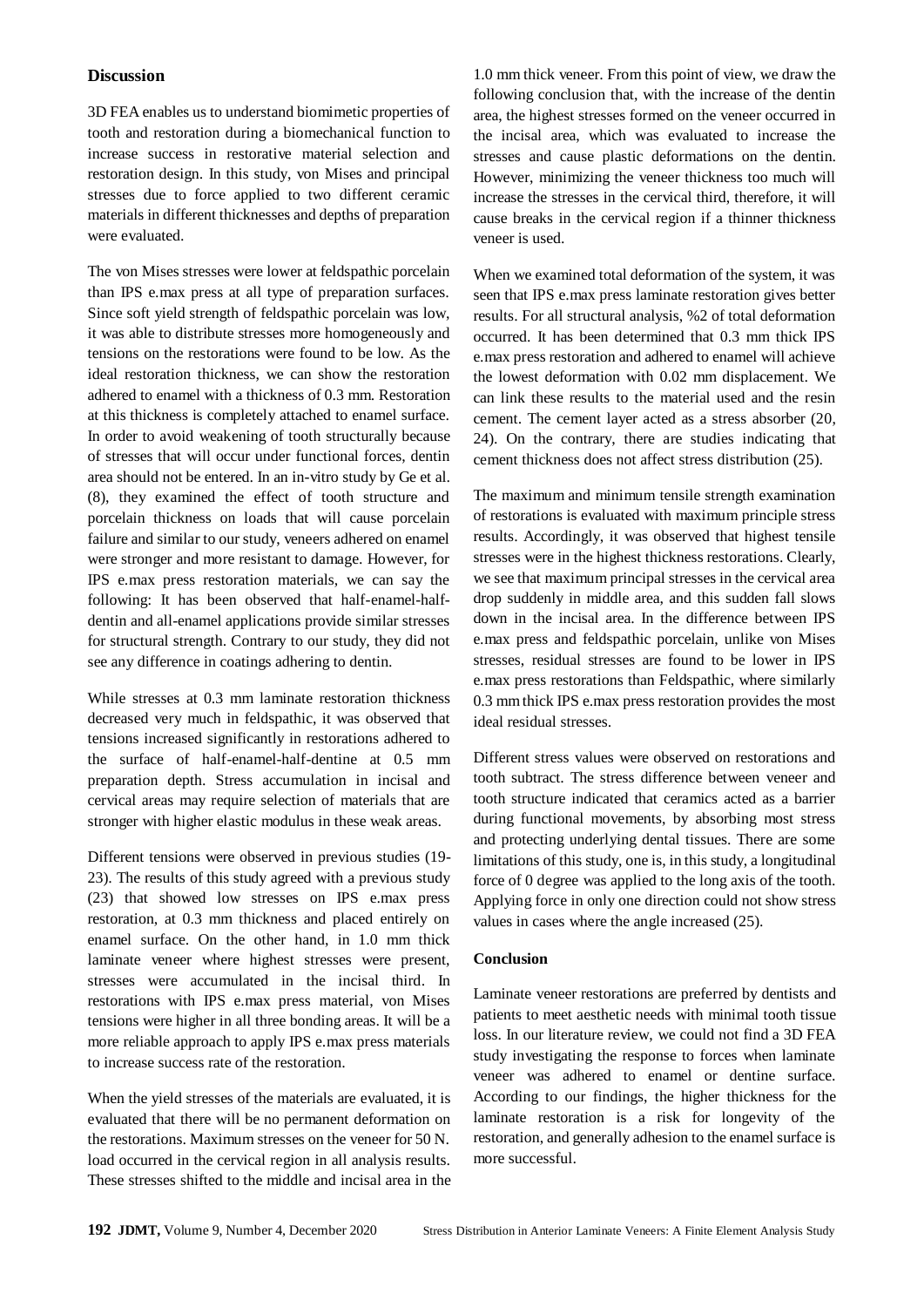## **Conflict of Interest**

The authors claim that there was no conflict of interest in this study.

## **Acknowledgment**

There is no acknowledgment for this study.

## **References**

- 1. Peumans M, Van Meerbeek B, Lambrechts P, Vanherle G. Porcelain Veneers: A Review of The Literature. J Dent. 2000;28(3):163-177.
- 2. Sadighpour L, Geramipanah F, Allahyari S, Fallahi Sichani B, Kharazi MJ. In-Vitro Evaluation of The Fracture Resistance and Microleakage of Porcelain Laminate Veneers Bonded to Teeth with Composite Fillings After CyclicLoading. JAdvProsthodont. 2014; 6(4):278- 284.
- 3. Gürel G. Porcelain Laminate Veneers: Minimal Tooth Preparation by Design. Dent. Clin. N. Am.. 2007;51(2):419-431.
- 4. Castelnuovo J, Tjan AH, Phillips K, Nicholls JI, Kois JC. Fracture Load and Mode of Failure of Ceramic Veneers with Different Preparations. J Prosthet Dent. 2000;83(2):171-180.
- 5. Peumans M, Meerbeek B, Yoshida Y, Lambrechts P, Vanherle G. Porcelain Veneers Bonded to Tooth Structure: An Ultra Morphological FE-SEM Examination of The Adhesive Interface. Dent Mater. 1999;15(2):105-119.
- 6. Pashley DH, Tay FR, Breschi L. State of The Art Etch and Rinse Adhesives. Dent Mater. 2011;27(1):1-16.
- 7. Tseng EY, Cooley RL, Evans, JG. Porcelain to Dentin Bond Strength with a Dentin Adhesive. J Esthet Restor Dent. 1992;4(4):131-133.
- 8. Ge C, Green CC, Sederstrom DA, McLaren EA, Chalfant JA. Effect of Tooth Substrate and Porcelain Thickness on Porcelain Veneer Failure Loads in Vitro. J Prosthet Dent. 2018;120(1):85- 91.
- 9. van Dijken JW, Hasselrot L. A Prospective 15 Year Evaluation of Extensive Dentin Enamel Bonded Pressed Ceramic Coverages. Dent Mater. 2010;26(9):929-939.
- 10. Ozturk E, Bolay S, Hickel R, Ilie N. Shear Bond Strength of Porcelain Laminate Veneers to Enamel, Dentine and Enamel Dentine Complex Bonded with Different Adhesive Luting Systems. J Dent. 2013;41(2):97-105.
- 11. Liu B, Lu C, Wu Y, Zhang X, Arola D, Zhang D. The Effects of Adhesive Type and Thickness on Stress Distribution in Molars Restored with All Ceramic Crowns. J Prosthodont. 2011;20(1):35- 44.
- 12. Wang P, Lin HC, Chen JH, Liang HY. The Prevalence of Dental Erosion and Associated Risk Factors in 12-13-Year-Old School Children in Southern China. BMC Public Health. 2010;10
- 13. Mohd NH, Harun NA. Conservative Management of Dental Erosion in Adolescents with Medical Conditions. Case Rep Dent. 2018;2018:1-7.
- 14. Dal Piva AMO, Tribst JPM, Borges ALS, Souza ROAE, Bottino MA. CAD-FEA Modeling and Analysis of Different Full Crown Monolithic Restorations. Dent Mater. 2018;34(9):1342-1350.
- 15. Magne P, Douglas WH. Porcelain Veneers: Dentin Bonding Optimization and Biomimetic Recovery of The Crown. Int J Prosthodont. 1999;12(2):111- 121.
- 16. Ozdogan S, Gokce H, Sahin I. Effect of Straight and Angled Abutments on the Strain on a Zirconia Crown and Implant in the Mandibular Second Molar Region: FEA Based Study. Mater. Sci. Technol. 2020;54(2):251-257.
- 17. Zarone F, Sorrentino R, Apicella D, Valentino B, Ferrari M, Aversa R, Apicella A. Evaluation of the biomechanical behavior of maxillary central incisors restored by means of endocrowns compared to a natural tooth: a 3D static linear finite elements analysis. Dent Mater. 2006;22(11): 1035-1044.
- 18. Guazzato M, Albakry M, Ringer SP, Swain MV. Strength, Fracture Toughness and Microstructure of a Selection of All Ceramic Materials. Part II. Zirconia Based Dental Ceramics. Dent Mater. 2004;20(5):449-456.
- 19. Li Z, Yang Z, Zuo L, Meng Y. A Three-Dimensional Finite Element Study on Anterior Laminate Veneers with Different Incisal Preparations. J Prosthet Dent. 2014;112(2):325- 333.